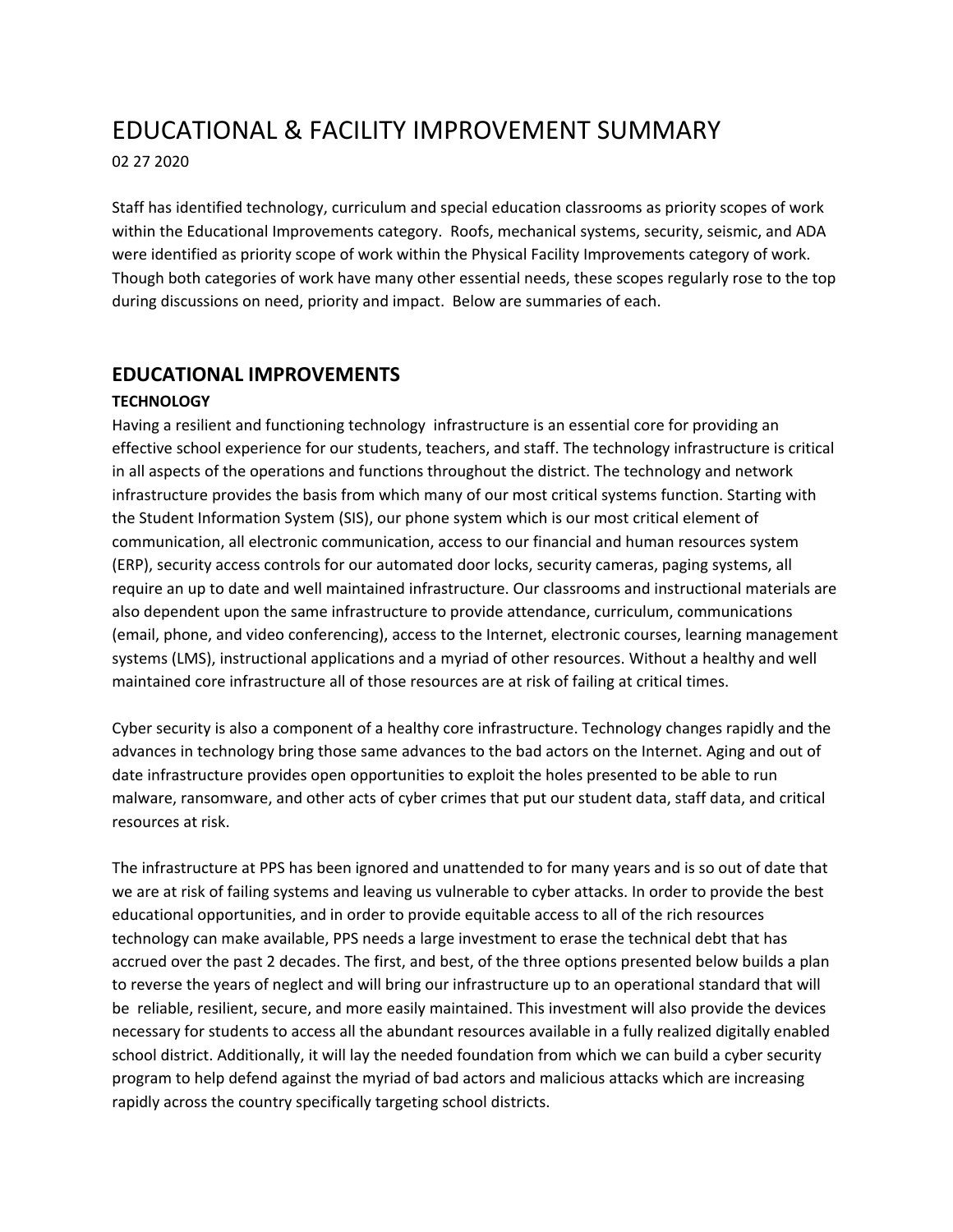#### **Budget Options**

**A. \$231,300,000 -** Provides all of the resources to refresh and ensure a modern and resilient core infrastructure, one-to-one student programs in grades 6-12, and a 2-to-1 device ratio in grades K-5. Builds a modernized and equitable learning space in all learning spaces across the district that have not already been through a modernization process and ensures that all students have access to the tools, resources, and information a digitally realized district can provide. This also includes the the funding to replace our 20 year old ERP system and a phone system that is end of life and will soon be out of support. Additionally these funds will provide the contracted resources required to complete the many projects this effort will require.

**B. \$187,000,000 -** This option contains all of the needed infrastructure improvements that are needed at this time. It also includes the modernized and equitable learning spaces. As well as the ERP replacement. The main difference between this option and option A is the type of device made available in the 6-12 one-to-one program. This option provides students with a Chromebook rather than a Windows based computer. Additionally it reduces the number of devices available in grades K-5. Additional reductions have been made to the amount and number of contracted services which will be required to complete these projects.

**C. \$145,000,000 -** The additional reduction in costs for this option comes by removing almost all of the cost to replace the ERP. Some monies were left for the ERP to use the last two years of the bond process to complete the first two years of planning and process mapping, and to let an RFP for the acquisition of the next ERP which would position the district to be able to move forward seamlessly with the next bond effort to the implementation and migration to the new system. Additional reductions were made to the one-to-one program in grades 6-12 which would rely on a sufficiency model in which only students who could not provide a device of their own would receive a district provided device. Additional reductions were also made to the number of devices made available to students in K-5. And finally reductions in the number of contractors required to carry out bond related projects and the removal of all operational projects.

|                                | <b>Option A</b> | <b>Option B</b> | <b>Option C</b> |
|--------------------------------|-----------------|-----------------|-----------------|
| Infrastructure and Security    | \$62,000,000    | \$62,000,000    | \$67,000,000    |
| Device Replacement and Refresh | \$70,000,000    | \$40,000,000    | \$34,000,000    |
| <b>Classroom Modernization</b> | \$33,000,000    | \$26,000,000    | \$20,000,000    |
| <b>ERP Replacement</b>         | \$38,000,000    | \$38,000,000    | \$11,000,000    |
| <b>Implementation Services</b> | \$22,000,000    | \$16,000,000    | \$13,000,000    |
| <b>Operational Projects</b>    | \$6,300,000     | \$5,000,000     | \$0             |
|                                | \$231,300,000   | \$187,000,000   | \$145,000,000   |

#### **CURRICULUM**

In 2017 Portland Public Schools began revising its core curriculum to guarantee equitable access to learning opportunities for all students. At the center of the work is Portland Public Schools' mission that every student is prepared for college and career, and meaningful choices in life. The development of a Guaranteed and Viable Curriculum (GVC) promotes the intentional collaboration of district departments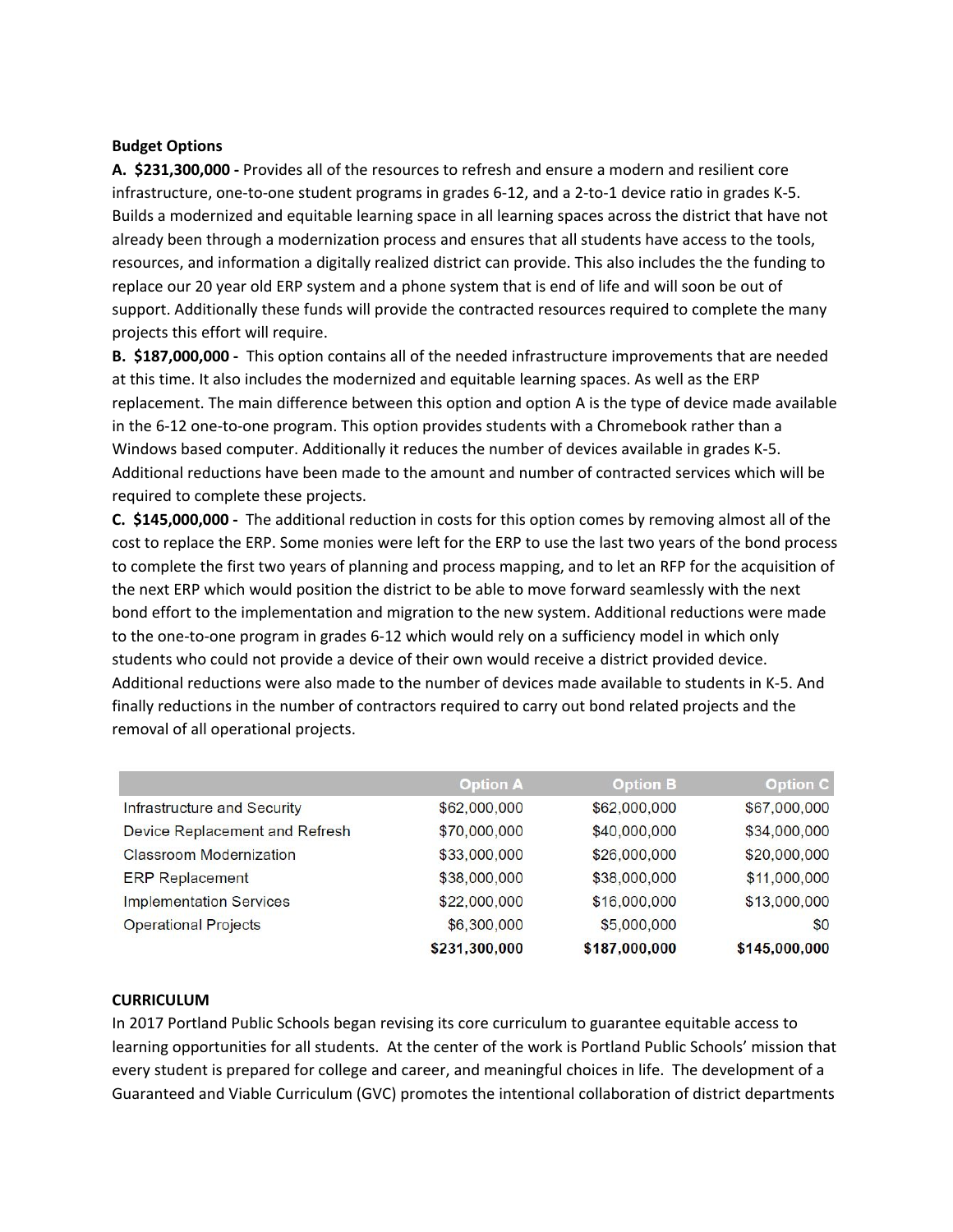and schools in an ongoing effort to ensure student achievement and success remain central to all program decisions and initiatives.

The GVC begins with a quality curriculum. Portland Public Schools has not been able to prioritize the adoption of comprehensive instructional resources; as a result, students have been using outdated instructional resources that impact their learning. The funds requested would support purchasing materials that would not only bring instructional resources current, but would allow the district to get back on the state's materials adoption cycle. For the first time in decades, PPS would have the full complement of resources for students across subject areas.

## **Budget Options**

**A. \$41,384,000.00 -** Full funding would allow for the adoption of comprehensive and current instructional materials, across all subject areas, K - 12. This would lead to a) students working with standards-based and updated instructional materials, and, b) would allow for a return to the full Oregon textbook adoption cycle.

**B. \$32,384,000.00 -** Funding at this level would mean deprioritizing some content areas from adoption, and focusing the adoption across core subject areas, including language arts, math, and science. Unfunded curricular areas would continue to be supported with supplementary instructional materials. We may still be able to participate in the adoption cycle, but only in those prioritized content areas.

**C. \$30,884,000.00 -ULU** Funding at this level would mean not only deprioritizing some content areas for adoption, but would mean reducing the amount of funding across the content areas for funding, leading to incomplete adoptions in language arts, math, and science. We would not be able to follow full adoptions within the adoption cycle.

|                        | <b>Option A</b> | <b>Option B</b> | <b>Option C</b> |
|------------------------|-----------------|-----------------|-----------------|
| <b>Mathematics</b>     | \$6,300,000     | \$6,300,000     | \$5,300,000     |
| Social Sciences        | \$2,000,000     | \$0             | \$1,000,000     |
| <b>Language Arts</b>   | \$8,000,000     | \$8,000,000     | \$6,000,000     |
| <b>World Languages</b> | \$1,000,000     | \$0             | \$500,000       |
| Science                | \$7,084,000     | \$7,084,000     | \$6,084,000     |
| <b>ESL</b>             | \$2,500,000     | \$0             | \$2,000,000     |
| <b>Health</b>          | \$1,750,000     | \$0             | \$1,500,000     |
| PE                     | \$1,750,000     | \$0             | \$1,500,000     |
| Arts                   | \$11,000,000    | \$11,000,000    | \$7,000,000     |
|                        | \$41,384,000    | \$32,384,000    | \$30,884,000    |

## **SPECIAL EDUCATION**

The educational suitability assessment completed as part of the FCA identified many District facilities as poor or unsatisfactory to deliver special education (SPED) programming. Many of the SPED instructional spaces receiving this designation scored low due to inadequate storage, poor acoustics, and suboptimal location within the building.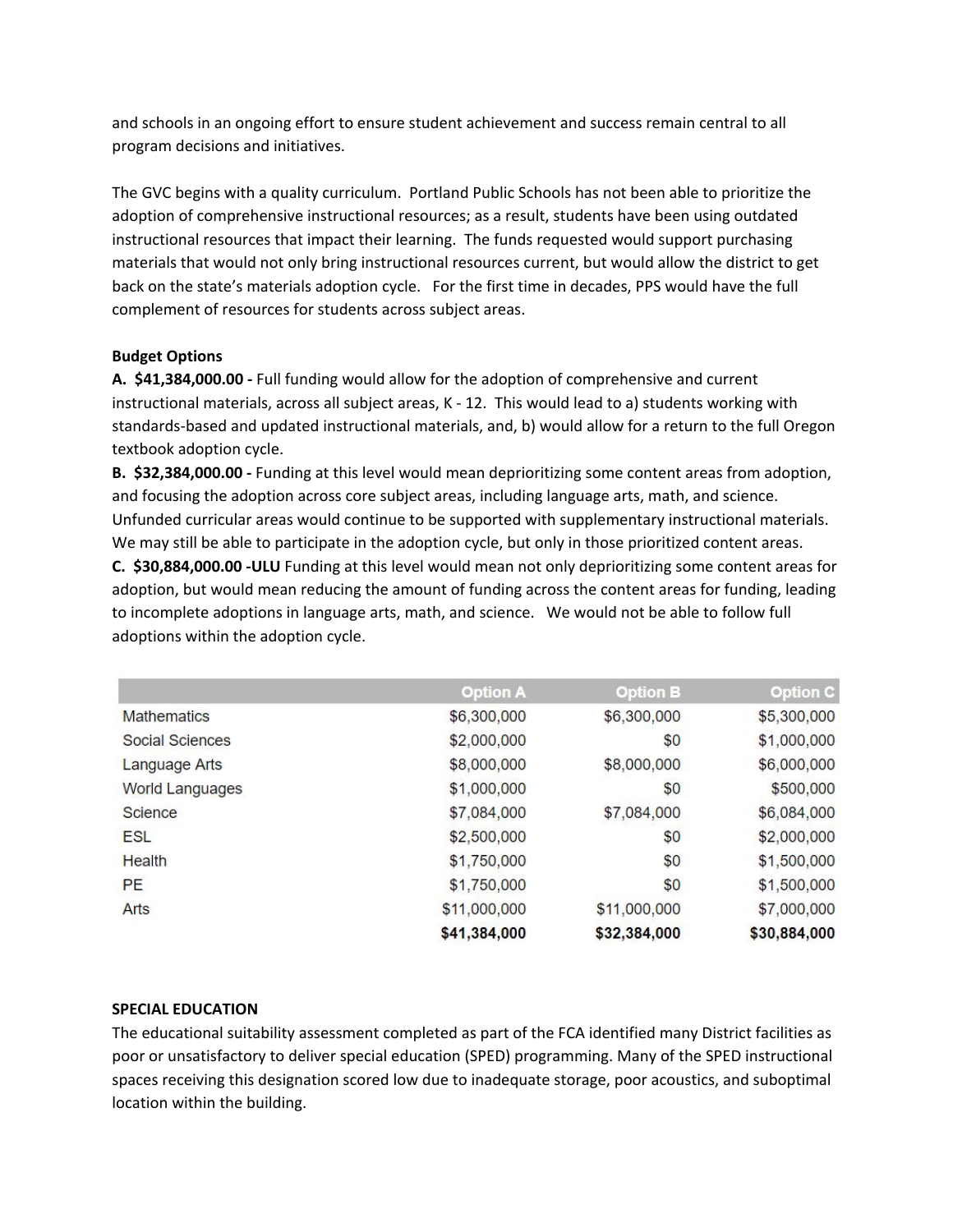Planning & Real Estate staff began meeting with the SPED leadership in August 2019 to outline capital investments that could improve SPED spaces. Through subsequent questionnaires and interviews SPED leadership identified flexible, portable furniture and equipment as high priority investments for SPED classrooms. Examples include mobile storage units, soft seating, and portable room partitions. This approach offers a balance of flexible, adaptive classroom configurations with visual and acoustic mitigation to support distraction-free, small group instruction.

## **Budget Options**

**A. \$22,300,000 -** Provides the resources to equip or update the current focus option classrooms in the District with furniture and fixed equipment aligned with PPS standards and identified by SPED leadership as high priority investments for classroom improvements. The District currently supports 82 focus option SPED classrooms; many of these classrooms are overcrowded so some allowance for expansion is accounted for here. Beyond furniture and equipment aligned with PPS standards, this option includes an allowance for classroom modifications. These modifications include acoustic baffling, replacement of fluorescent lights with dimmable LEDs, and built-in casework, to name three important examples. Combined, the addition of District standard furniture and equipment with classroom modifications will support both the instructional requirements of special education staff and the sensory-needs of our students.

**B. \$13,400,000 -** This option would include the same set of improvements outlined in the above option (A) but would affect fewer classrooms. The amount proposed is the mid-point between option A and option C, outlined below.

**C. \$4,500,000 -** This lowest amount would cover the purchase and installation of furniture *only*. The option would offer some ability for SPED staff to create small, structured instructional spaces within classrooms but would be limited in its ability to provide a distraction-free learning environment. Perhaps most importantly, this option would offer the least ability to create sensory support spaces within classrooms, potentially exacerbating incidents of emotional dysregulation.

## **ADDITIONAL SCOPES OF WORK**

In addition to the above priorities, PPS has many educational improvement needs including physical education (PE), athletics, visual and performing arts (VAPA), among others.

The educational suitability assessment identified visual and VAPA and PE as programs underserved by our facilities. In both cases, facility constraints around available space for existing programs were observed. Regarding PE, there are currently nine schools in the District without dedicated gyms (i.e. PE takes place in dual-purpose spaces such as cafeteria-gyms). To be sure, these dual-purpose spaces present significant challenges to fulfilling the number of PE minutes required by state law (HB 3141). Outdoor covered play structures offer a viable option to extend the space available for physical education. Across the District's K-5s, K8s, and MSs, 46 currently *need* covered play structures. District staff are working to develop a prototype to expedite the design and permitting process for these structures. Cost estimates for this prototype are expected by May 2020.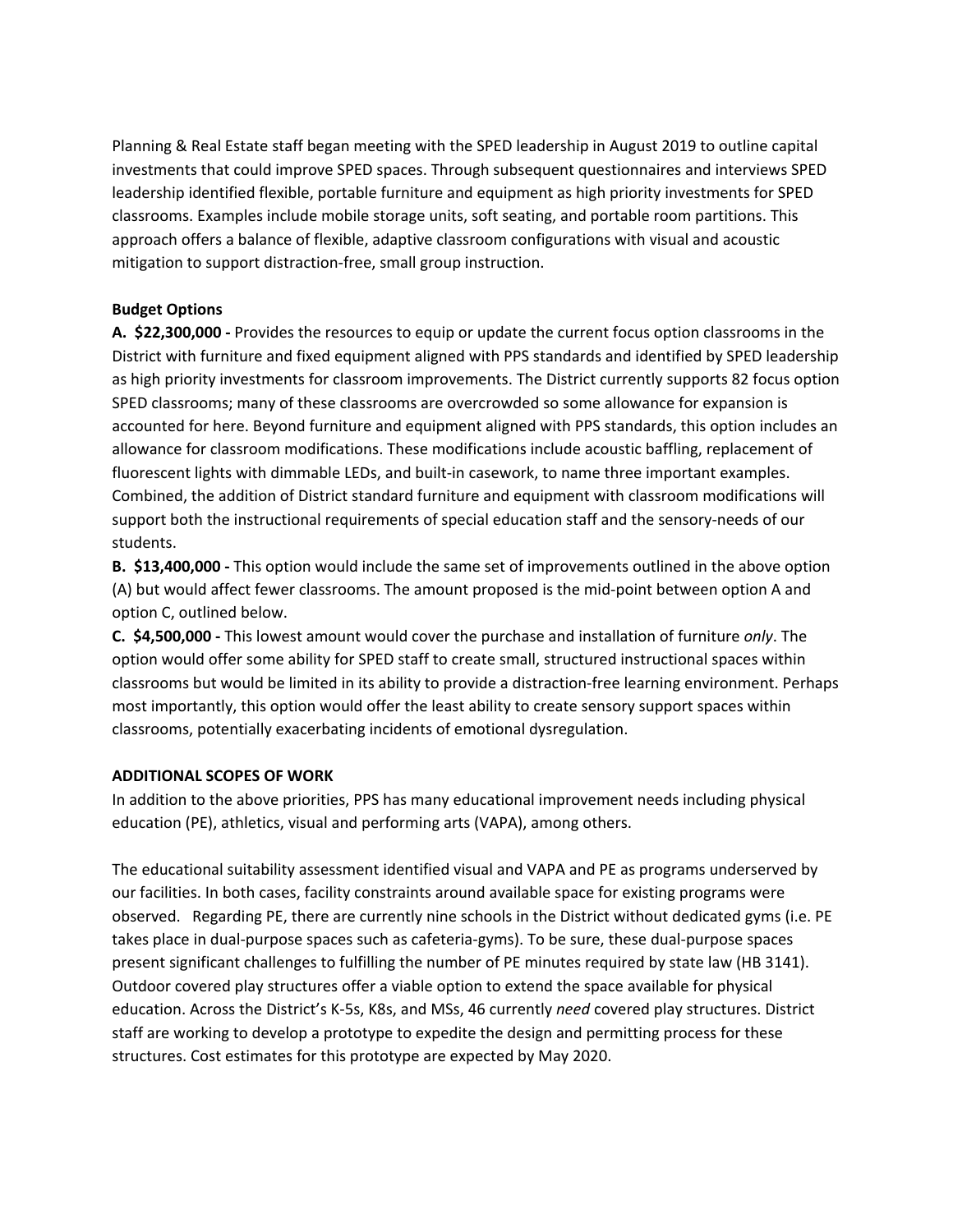Regarding visual and performing arts, the educational suitability assessment identified 18 schools with VAPA programming without dedicated visual or performing arts spaces. In such cases, arts programming migrates between general-use classrooms, often without vital facility supports such as sinks, storage, and tackable wall surfaces.

Athletics is another area that could benefit from significant capital investment. Many of PPS's sites lack the facilities to provide robust athletic programming and events. PPS athletics will be a part of the forthcoming capital planning efforts that will identify overall needs and priorities. Some athletic capital needs have already been identified, including Grant Bowl, West Sylvan fields, furt fields at various high schools, etc.

# **PHYSICAL FACILITY IMPROVEMENTS**

## **ROOF**

Maintaining roofing systems is essential to creating spaces conducive to learning and avoid serious facility conditions such as:

- Structural deterioration: Continual exposure to water exposes wood in roofs to mold and rot. This can weaken the framing considerably and cause a roof collapse which is a serious threat to your personal safety and the structural integrity of your home.
- Interior damage: Like water, the problem can trickle downward causing damage to the rest of your building, including ceilings, flooring, electrical systems, furniture and equipment.
- Health problems: Wet and damp conditions promote mould growth and create unhealthy conditions.
- General inconvenience: Smaller issues are easier to fix than large ones. A badly damaged roof takes days to repair which is a major inconvenience, not to mention the impact it can have on your energy bills and overall comfort.

The FCA identified approximately 150 deficiencies in categories 1-4 at over 60 sites. Roofing components that need to be repaired or replaced can range from relatively small scopes such as broken access hatches, to large concerns including deteriorated roofing membranes and regular water leaks. Anticipating the performance of any individual roofing is an inexact science, however staff estimates approximately 30 sites will require a full or majority roof replacement in the next 5-10 years with about 25 of those needing replacement within the next 3-4 years.

## **Budget Options**

**A. \$182,000,000 -** Based on the current information available this amount is Staff's best estimation of the budget needed to respond to critical roofing needs over the course of the bond (approximately 30 roofs). Some roofs are likely to perform better than currently anticipated while others worse. Additional budget could be made available from Program Contingency to address additional roof needs that may arise during the course of the bond program.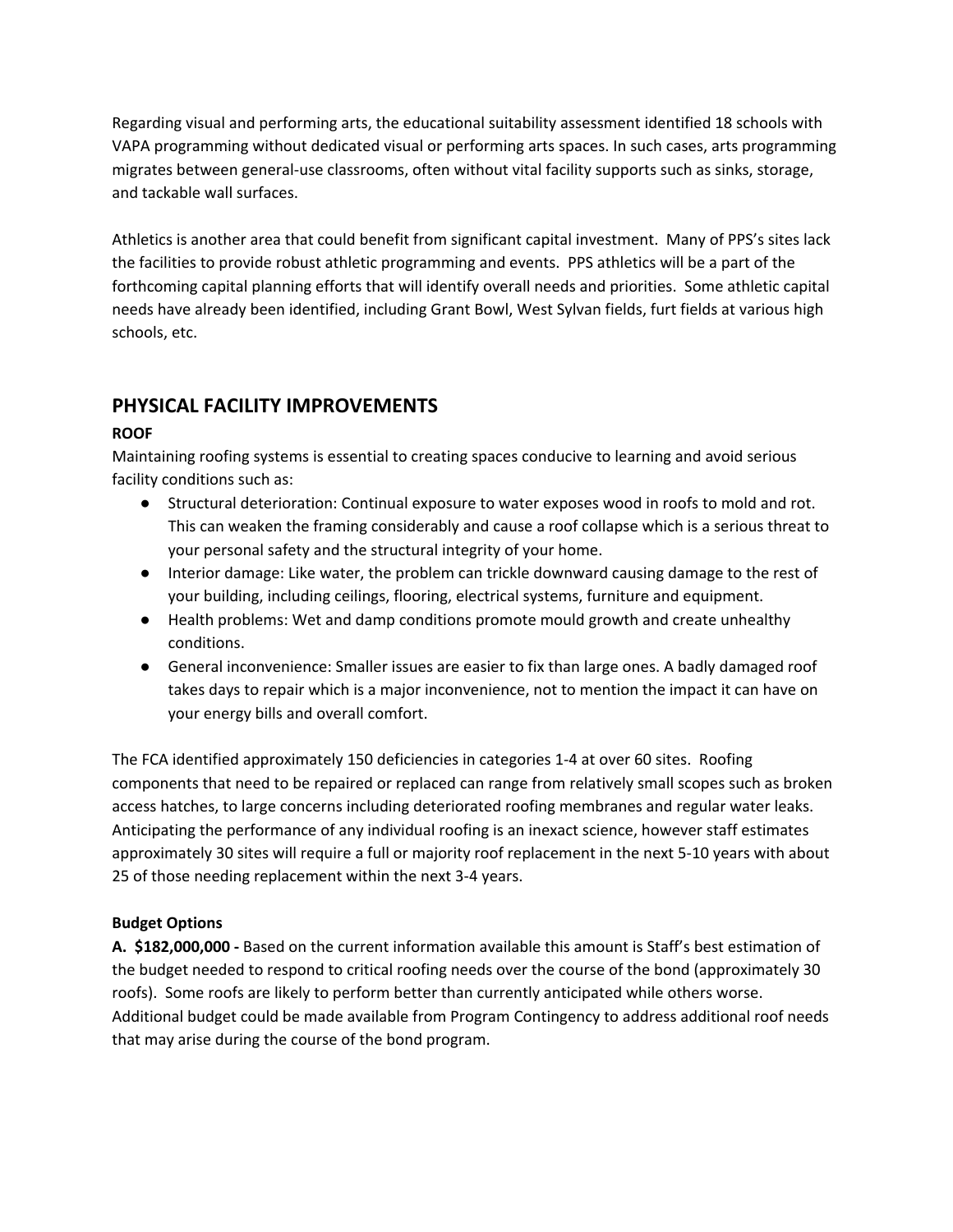**B. \$145,000,000** - An alternative option is to budget the amount to address the sites estimated to require full or major roof replacement in the 3-4 years only (approximately 25 roofs).

Notes:

- Staff anticipate being able to replace 3-4 roofs per summer.
- Roof replacements often include ancillary scope of work including roof level seismic improvements, additional building insulation, replacing outdated rooftop equipment, etc.
- Consistent with current practice, staff will convene regularly to review current roofing conditions and reprioritize/sequence roofing work based upon facility need.

## **MECHANICAL**

Mechanical system impacts to teaching and learning spaces range from simple discomfort (both hot and cold) to, poor indoor air quality, costly emergency repairs and even school closures due to lack of heat. Along with roofs, mechanical deficiencies are PPS's largest facility need with dozens of schools having major mechanical system components in currently critical condition. Temperature issues are the most common complaints from school staff with over 6,000 mechanical system work orders submitted last year alone.

The FCA identified approximately 1,800 deficiencies in categories 1-3 at over 80 sites, with the majority of the deficiencies noted in category 1 (Currently Critical) or 2 (Potentially Critical). Additionally the FCA identifies over 50 sites that have repair/replacement costs exceeding \$1 million.<sup>1</sup>

Mechanical systems have many complex, dependent components making it challenging to predict a system's performance, identify the root cause of failure, design needed fixes and estimate the total cost. Detailed assessment by professional mechanical engineering firms is necessary to determine how to resolve a failing or poor performing system. However, based upon the FCA data, it's reasonable to assume many of the systems that have estimated costs exceeding \$1 million in categories 1 and 2, will require full or majority system replacements over the life of the bond. Additionally, it is reasonable to assume many other systems will require significant capital expenditure to maintain performance.

Staff estimates full mechanical system replacements average approximately \$10 million (depending on type of system, size of school, hazardous materials present, condition of ductwork, etc.). The FCA data points to large portions of systems in the majority of the schools needing significant repair or full/majority system replacement. Considering contractor availability, staff capacity, impacts to schools with these and other major capital projects, staff estimates approximately as many as 5 large mechanical system projects could be completed annually, plus additional smaller projects.

## **Budget Options**

**A. \$200,000,0000** - Staff recommends budgeting to complete 5 large mechanical projects each year at an average cost of \$5 million per project (assuming some projects will require full system replacement,

 $1$  The FCA estimates hard costs only. This estimate excludes projects costs including design, permitting, escalation, management, and contingency.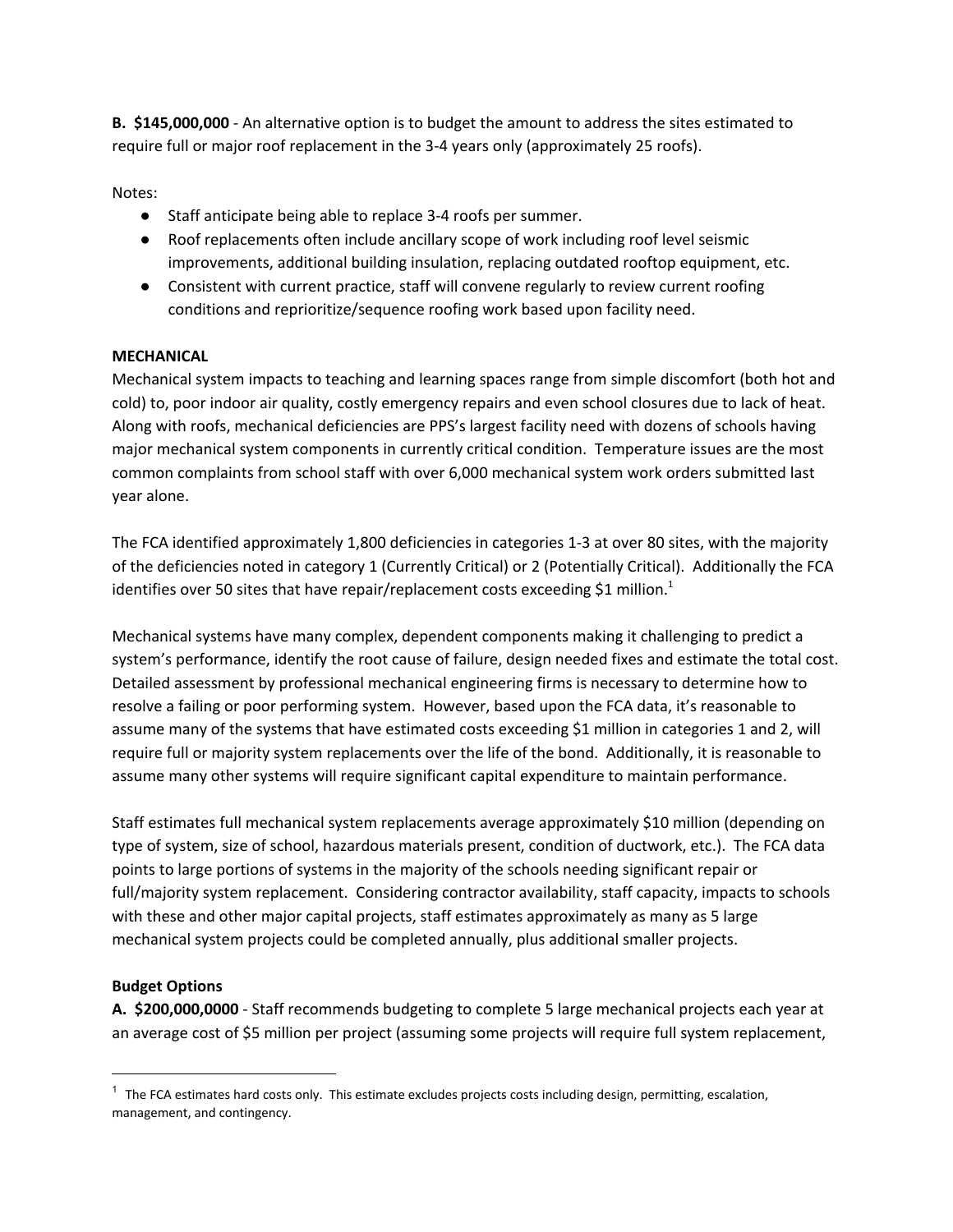while others will require only targeted improvements). This amount would address approximately 40 of PPS highest priority sites. Additional smaller projects would also be completed over the course of the bond. Additional budget could be made available from Program Contingency to address additional HVAC needs that may arise during the course of the bond program.

**B. \$120,000,0000** - An alternative option is to estimate completing 3 large mechanical projects per year; \$15 million per year for the length of the bond (8 years). This amount would address approximately 24 of PPS highest priority sites.

Notes:

- Staff anticipate being able to complete as many as 5 mechanical systems per year. Work would largely take place over summer with some work also taking place during the Fall (before the heating season begins).
- Staff will convene regularly to review current mechanical system performance and reprioritize/sequence work based upon highest need.

## **SECURITY**

PPS staff, students, parents and community members regularly emphasize the need for improved security systems throughout the district. The 2017 bond Secure Schools project is currently installing electronic access controls systems, updated public address system speakers, and other improvements at all schools in the district, but additional improvements will be of significant value.

Staff estimates \$26,500,000 will support adding locking hardware to all classroom doors throughout the district, along with additional security cameras and updated intrusion alarm systems.

## **Budget Options**

**A. \$4,000,000** - Staff estimates this amount will allow for the District to upgrade all classroom door locks to the current district standard that allows for a door to be secured from the inside of a classroom. Currently the majority of classrooms throughout district require use of a key or of a sub-standard lock to secure a classroom door.

**B. \$20,000,000** - Staff estimates this amount will allow for additional surveillance systems. The estimate is based on \$1.56/Sq.Ft. plus contingency and lifecycle support costs. The majority of non-modernized schools are limited to one surveillance camera. A single camera is not adequate in monitoring, deterring or preventing unwanted activity.

**C. \$2,500,000 -** Staff estimates this amount will allow for the upgrade and/or replacement of intrusion systems in all non-modernized buildings. The existing intrusion systems are antiquated. Systems do not allow remote programming and cannot be integrated with other building security systems(access control/surveillance).

## **SEISMIC**

Although all new and modernized facilities meet seismic code requirements, and a number of PPS sites have received incremental seismic improvements in recent years via with roof replacement projects or other targeted improvements, few of PPS current buildings meet current seismic code.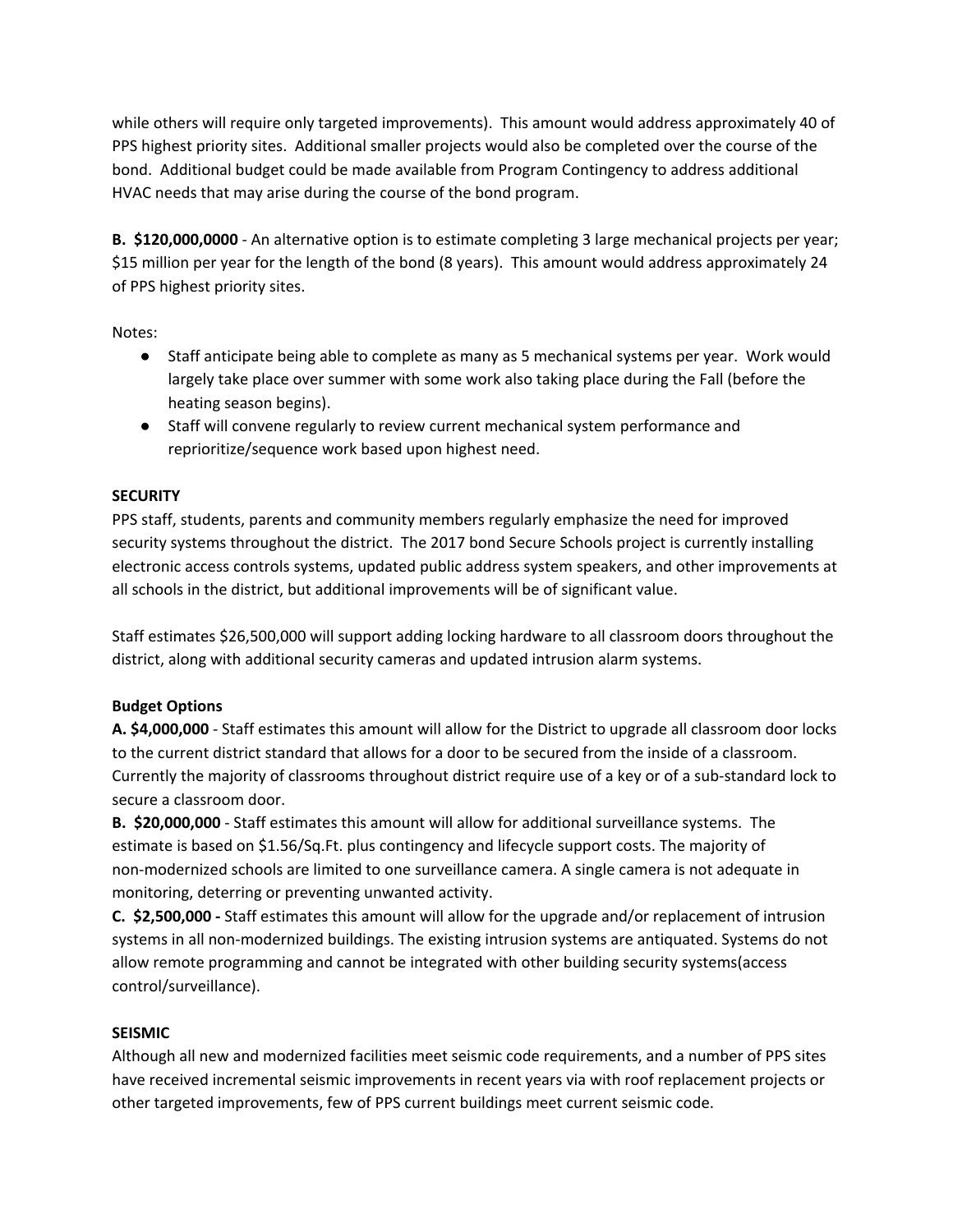Seismic deficiencies were not a scope within the FCA, however reviewing previous cost estimates places the total cost to bring all PPS sites up to current code at over \$1 billion. In addition to being costly, seismic retrofits are also very invasive, and time consuming; often larger scale projects cannot be completed over a single summer.

In reviewing options for seismic retrofits, Staff reviewed smaller schools that are both on the City of Portland URM database, and are likely to receive a full roof replacement in the near future (roof replacements include seismic improvements and offer an opportune time to complete simultaneous seismic retrofits). Staff identified 9 schools that are on the City of Portland URM database and are likely to be included in a full roof replacement as a part of this bond effort.

## **Budget Options**

**A. \$66,000,000** - Staff estimates this amount could retrofit up to 9 smaller schools that are on the City of Portland URM database and are likely to be included in a full roof replacement as part of this bond effort.

**B. \$45,000,0000** - Staff estimates this amount could retrofit up to 6 smaller schools that are on the City of Portland URM database and are likely to be included in a full roof replacement as part of this bond effort.

**C. \$15,000,0000** - Another alternative option would be to budget for up to 3 of the smallest schools that are on the City of Portland URM database and are likely to be included in a full roof replacement as part of this bond effort.

Notes:

- Staff preliminary identified schools that comprise the above options. Further review and development of scope would take place before confirming sites.
- PPS has received multiple Seismic Rehabilitation Grant Program (SRGP) grants in the last 8 years. These grants offer significant funds toward completing seismic improvements, but do not offer enough to complete full retrofits. Allocating funds for seismic improvement will allow Staff to continue to pursue this (and other) matching fund sources.

## **ADA**

Few schools within the PPS portfolio are fully accessible per ADA requirements and the current estimate to bring all sites up to current code exceeds \$100,000,000. There are currently 28 multi-level schools without elevators. PPS is in the process of updating it's ADA Transition Plan and is currently engaging community feedback. The ADA Transition Plan update process has looked at various options for phasing of improvements.

## **Budget Options**

**A. \$29,600,000** - Staff estimates this amount would allow the District to remove barriers at the main level District-wide. This option would allow building administrators to shift programs within schools to accommodate students experiencing disability.